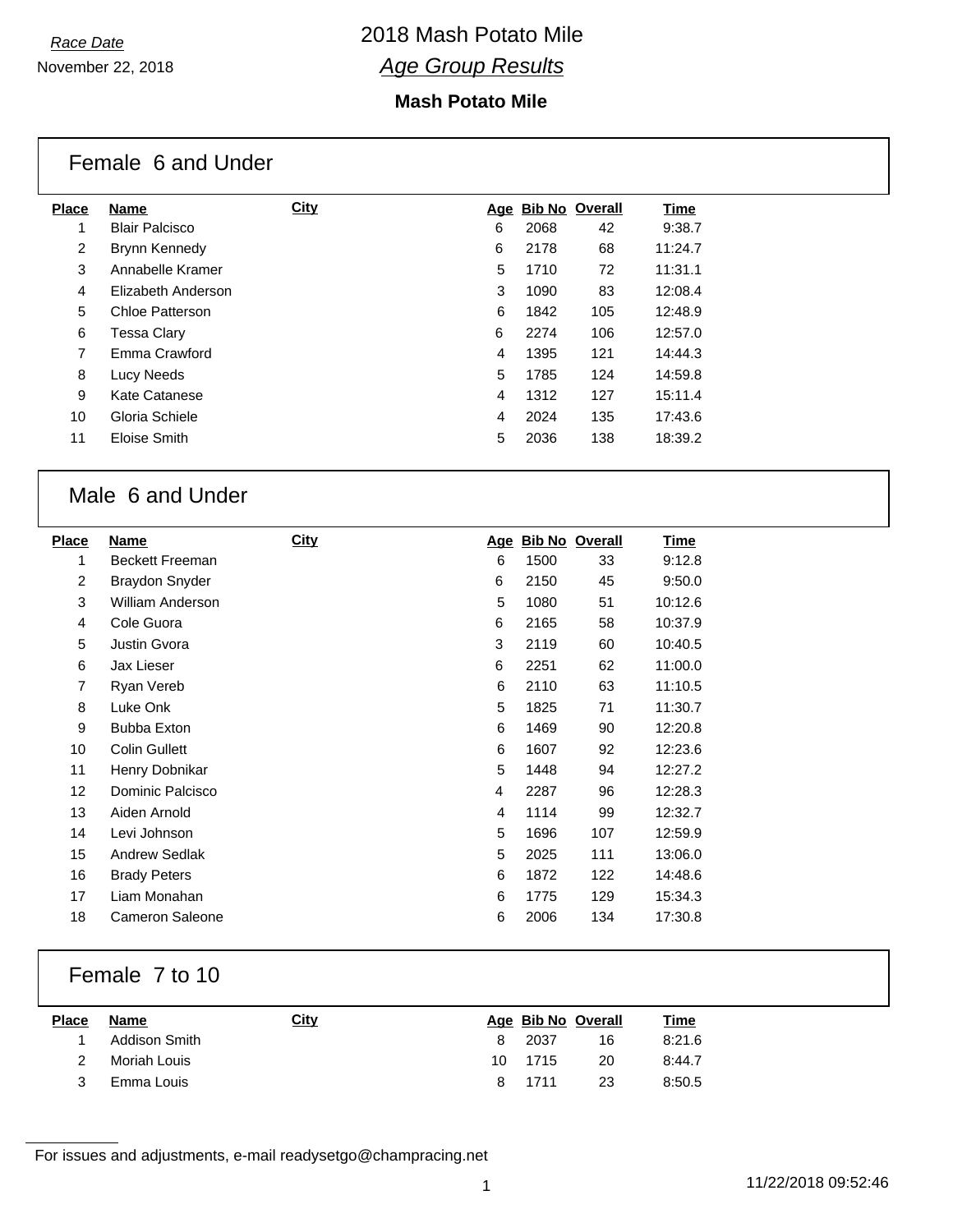November 22, 2018

### **Mash Potato Mile**

Female 7 to 10

| <b>Place</b>      | Name                    | <b>City</b> |                | Age Bib No Overall |     | <u>Time</u> |
|-------------------|-------------------------|-------------|----------------|--------------------|-----|-------------|
| 4                 | Carlie Conner           |             | 8              | 2215               | 24  | 8:50.7      |
| 5                 | Autumn Benci            |             | 9              | 1161               | 28  | 9:03.4      |
| 6                 | Kylie Thompson          |             | 10             | 2071               | 46  | 9:51.6      |
| $\overline{7}$    | Arianna Durbin          | Hudson OH   | 9              | 2264               | 53  | 10:20.0     |
| 8                 | <b>Charlotte Kramer</b> |             | 8              | 1709               | 73  | 11:32.8     |
| 9                 | Juliette Ausperk        |             | 9              | 1138               | 75  | 11:34.8     |
| 10                | Olivia Dobnikar         |             | 7              | 1456               | 76  | 11:35.7     |
| 11                | Morgan Grora            |             | 8              | 1714               | 78  | 11:43.2     |
| $12 \overline{ }$ | Carmen Devenish         |             | $\overline{7}$ | 1442               | 80  | 12:03.3     |
| 13                | Jane Gerdes             |             | 10             | 1574               | 82  | 12:05.6     |
| 14                | <b>Brooke Corcoran</b>  |             | $\overline{7}$ | 1388               | 85  | 12:17.1     |
| 15                | Evelyn Okuley           |             | 9              | 1818               | 87  | 12:18.1     |
| 16                | Rachel Devenish         |             | 8              | 1428               | 88  | 12:20.1     |
| 17                | Matilda Millman         |             | 9              | 1747               | 91  | 12:22.9     |
| 18                | <b>Lily Peters</b>      |             | $\overline{7}$ | 1871               | 95  | 12:28.0     |
| 19                | Gianna Rodenhauser      |             | 10             | 2137               | 104 | 12:48.0     |
| 20                | Lindsey Sedlak          |             | 7              | 2027               | 108 | 13:01.7     |
| 21                | Kassidy Sedlak          |             | 8              | 2026               | 109 | 13:02.8     |
| 22                | Lynelle Gullett         |             | 10             | 1596               | 112 | 13:24.3     |
| 23                | Ava Onk                 |             | 8              | 1822               | 113 | 13:26.9     |
| 24                | Addison Okuley          |             | 8              | 1817               | 114 | 13:27.0     |
| 25                | <b>Maddie Peters</b>    |             | 9              | 1865               | 119 | 14:24.0     |

## Male 7 to 10

| <b>Place</b>   | <b>Name</b>         | City      | Age | <b>Bib No Overall</b> |     | Time    |
|----------------|---------------------|-----------|-----|-----------------------|-----|---------|
| 1              | Casey Nakhooda      |           | 10  | 1780                  | 4   | 7:28.6  |
| 2              | Duncan Nakhooda     |           | 8   | 1781                  | 8   | 7:40.9  |
| 3              | Carter Pollak       |           | 9   | 1897                  | 9   | 7:43.1  |
| $\overline{4}$ | Joshua Perko        |           | 8   | 1860                  | 26  | 8:55.7  |
| 5              | Gus Millman         |           | 7   | 1748                  | 35  | 9:17.4  |
| 6              | Jerry Benci         |           | 9   | 1146                  | 41  | 9:37.1  |
| 7              | Austin Tong         | Aurora OH | 9   | 2073                  | 48  | 9:53.3  |
| 8              | <b>Barrett Tong</b> | Aurora OH | 7   | 2074                  | 49  | 9:55.7  |
| 9              | Noah Orlando        |           | 9   | 1833                  | 55  | 10:24.2 |
| 10             | James McMeechan     |           | 8   | 1721                  | 57  | 10:36.1 |
| 11             | Ender Johnson       |           | 7   | 1672                  | 66  | 11:22.8 |
| 12             | Steve Vereb         |           | 9   | 2109                  | 69  | 11:27.5 |
| 13             | Dominic Colelllo    |           | 10  | 1378                  | 140 | 18:52.3 |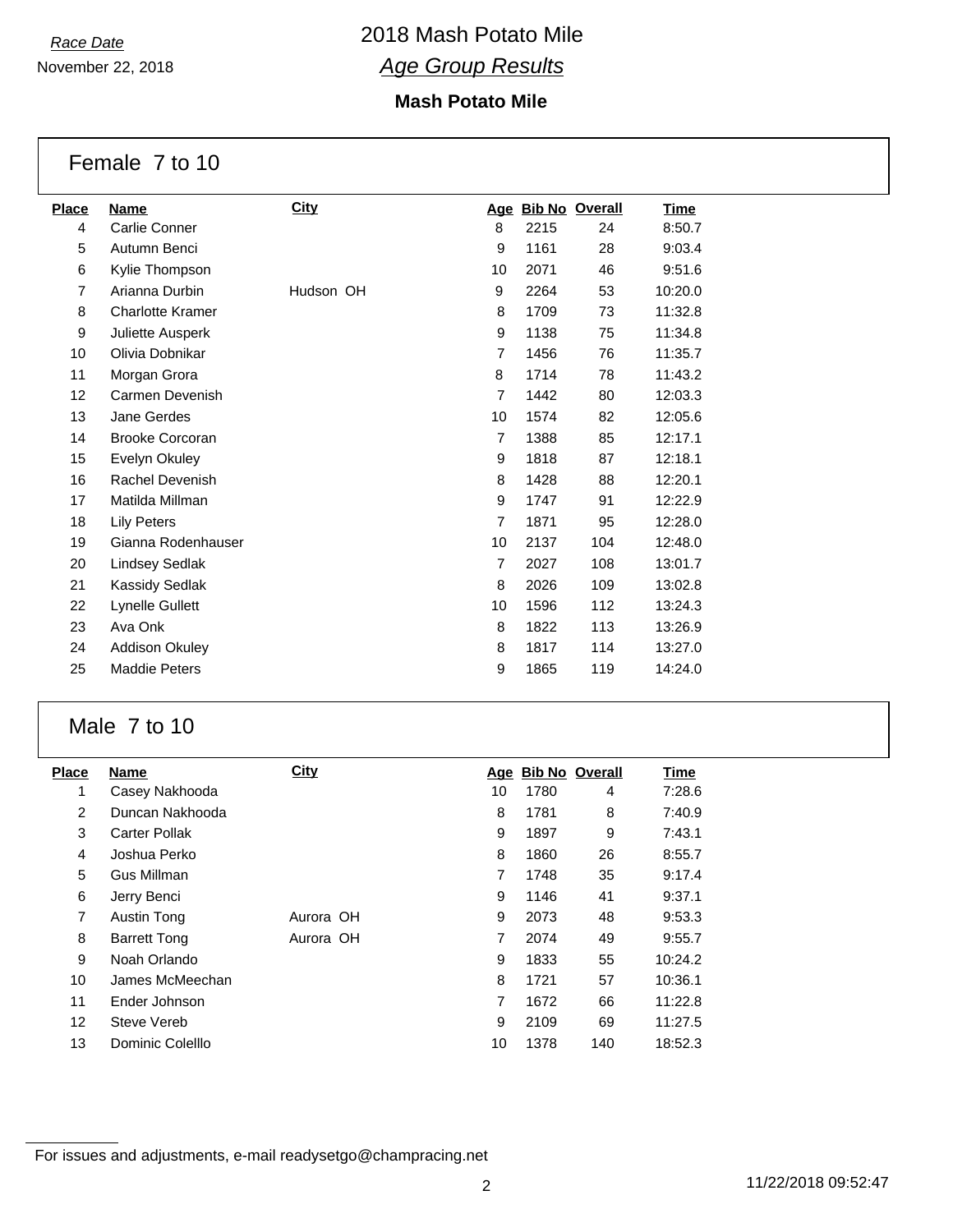November 22, 2018

### **Mash Potato Mile**

|                | Female 11 to 14        |             |    |      |                    |             |  |
|----------------|------------------------|-------------|----|------|--------------------|-------------|--|
| <b>Place</b>   | <b>Name</b>            | <b>City</b> |    |      | Age Bib No Overall | <b>Time</b> |  |
| $\mathbf{1}$   | Colleen Nakhooda       |             | 13 | 1777 | 11                 | 7:52.3      |  |
| 2              | Marcella Hydell        |             | 11 | 1633 | 12                 | 8:09.6      |  |
| 3              | Madeline Shanholtzer   |             | 12 | 2145 | 22                 | 8:47.3      |  |
| 4              | Madison Orlando        |             | 13 | 1835 | 115                | 13:52.5     |  |
| 5              | Catie Patterson        |             | 11 | 1850 | 118                | 14:12.7     |  |
| 6              | <b>Audrey Peters</b>   |             | 11 | 1862 | 120                | 14:24.2     |  |
|                | Male 11 to 14          |             |    |      |                    |             |  |
| <b>Place</b>   | <b>Name</b>            | <b>City</b> |    |      | Age Bib No Overall | <b>Time</b> |  |
| $\mathbf{1}$   | Michael Piccirillo     | Aurora OH   | 12 | 1881 | 3                  | 7:25.0      |  |
| 2              | Noah Perko             |             | 11 | 1859 | 6                  | 7:36.7      |  |
| 3              | Eli Orlando            |             | 11 | 1832 | $\overline{7}$     | 7:39.6      |  |
| 4              | Jonah Shanholtzer      |             | 12 | 2281 | 15                 | 8:19.6      |  |
| 5              | Steven Voytilla        |             | 11 | 2113 | 19                 | 8:33.2      |  |
| 6              | Michael Kennedy        |             | 11 | 2248 | 21                 | 8:45.5      |  |
| 7              | Robbie Kramer          |             | 12 | 1708 | 29                 | 9:06.9      |  |
| 8              | Tyler Demyan           |             | 11 | 1422 | 52                 | 10:17.3     |  |
|                | Female 15 to 19        |             |    |      |                    |             |  |
| <b>Place</b>   | <b>Name</b>            | <b>City</b> |    |      | Age Bib No Overall | <b>Time</b> |  |
| 1              | Caroline Caputo        | --          | 18 | 1220 | 36                 | 9:20.1      |  |
| 2              | Abby Kaufman           |             | 15 | 1702 | 133                | 17:30.1     |  |
| 3              | Amanda Cross           |             | 19 | 1408 | 141                | 19:16.4     |  |
|                | Male 15 to 19          |             |    |      |                    |             |  |
| <b>Place</b>   | <b>Name</b>            | <b>City</b> |    |      | Age Bib No Overall | <b>Time</b> |  |
| 1              | <b>Andrew Clark</b>    |             | 19 | 1351 | 130                | 15:45.3     |  |
|                | Female 20 and Over     |             |    |      |                    |             |  |
| <b>Place</b>   | <b>Name</b>            | <b>City</b> |    |      | Age Bib No Overall | <b>Time</b> |  |
| 1              | Jordan Patterson-Weber |             | 29 | 1856 | 10                 | 7:48.6      |  |
| $\overline{c}$ | <b>Bridget Smith</b>   |             | 38 | 2044 | 17                 | 8:22.0      |  |
| 3              | Kristine Midcap        |             | 49 | 1737 | 18                 | 8:30.2      |  |
| 4              | Alexa Barrett          |             | 22 | 2241 | 25                 | 8:51.1      |  |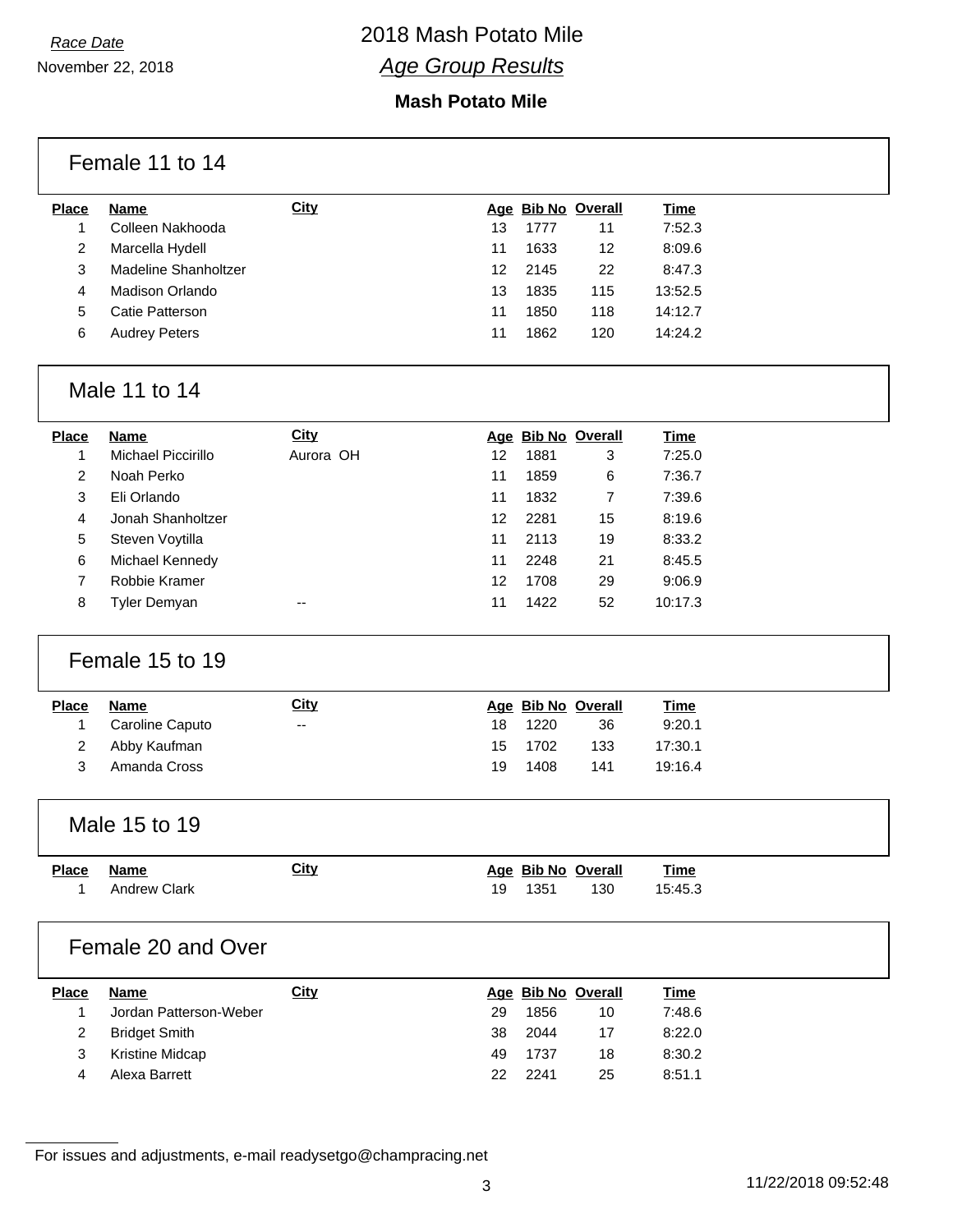November 22, 2018

### **Mash Potato Mile**

| Female 20 and Over |  |  |  |
|--------------------|--|--|--|
|--------------------|--|--|--|

| <b>Place</b>   | <b>Name</b>                  | <b>City</b>   |    | Age Bib No Overall |     | <b>Time</b> |
|----------------|------------------------------|---------------|----|--------------------|-----|-------------|
| 5              | Jacqueline Caputo            |               | 21 | 1231               | 27  | 8:57.4      |
| 6              | <b>Britt Patterson-Weber</b> |               | 37 | 1855               | 30  | 9:09.0      |
| $\overline{7}$ | Lianna Holub                 |               | 31 | 1619               | 32  | 9:09.8      |
| 8              | Megan Watson                 |               | 35 | 2116               | 37  | 9:21.2      |
| 9              | Margaret Snyder              |               | 34 | 2219               | 47  | 9:52.1      |
| 10             | Rizza Durbin                 | Hudson OH     | 45 | 1630               | 54  | 10:20.0     |
| 11             | <b>Emma Stewart-Bates</b>    |               | 23 | 2058               | 56  | 10:28.1     |
| 12             | Allison McMeechan            | Glenwillow OH | 40 | 1720               | 59  | 10:38.0     |
| 13             | <b>Allison Vereb</b>         |               | 37 | 2103               | 70  | 11:27.8     |
| 14             | Andrea Ausperk               | Aurora OH     | 37 | 1116               | 74  | 11:34.2     |
| 15             | Jera Barrett                 |               | 52 | 2166               | 77  | 11:40.6     |
| 16             | Katie Gvora                  |               | 36 | 1380               | 79  | 11:43.9     |
| 17             | Karen Vereb                  |               | 67 | 2107               | 81  | 12:04.4     |
| 18             | Patsy Millman                |               | 41 | 1744               | 86  | 12:18.0     |
| 19             | Becca Exton                  |               | 37 | 1467               | 89  | 12:20.3     |
| 20             | Elizabeth Dobnikar           |               | 38 | 1449               | 93  | 12:25.0     |
| 21             | <b>Molly Gaydos</b>          |               | 39 | 1571               | 102 | 12:40.8     |
| 22             | Angela Rodenhauser           |               | 40 | 2172               | 103 | 12:47.8     |
| 23             | Kelly Sedlak                 |               | 39 | 2023               | 110 | 13:05.3     |
| 24             | Debra Hill                   |               | 65 | 1616               | 117 | 14:01.3     |
| 25             | Pamela Peters                |               | 47 | 1877               | 123 | 14:48.8     |
| 26             | <b>Katie Needs</b>           |               | 29 | 1784               | 125 | 15:01.0     |
| 27             | Joanna Patterson             |               | 41 | 1854               | 126 | 15:03.8     |
| 28             | <b>Betsey Clark</b>          |               | 25 | 1313               | 131 | 15:45.3     |
| 29             | Jessica Plesz                |               | 22 | 1885               | 142 | 19:58.1     |
| 30             | <b>Theresa Gambatese</b>     |               | 34 | 1544               | 144 | 20:14.1     |
| 31             | Cookie Gambatese             |               | 67 | 1569               | 145 | 20:14.2     |
| 32             | <b>Katie Gambatese</b>       |               | 32 | 1543               | 146 | 20:14.2     |
|                |                              |               |    |                    |     |             |

## Male 20 and Over

| <b>Place</b> | Name           | <b>City</b> |    | Age Bib No Overall |    | <b>Time</b> |
|--------------|----------------|-------------|----|--------------------|----|-------------|
|              | Joe Polakowski |             | 20 | 2090               |    | 4:53.8      |
| 2            | Chase Kern     |             | 20 | 2277               | 2  | 5:28.5      |
| 3            | James Zucker   |             | 51 | 2130               | 5  | 7:30.2      |
| 4            | Chris Rains    |             | 28 | 2001               | 13 | 8:11.2      |
| 5            | Doug Midcap    |             | 56 | 1740               | 14 | 8:16.0      |
| 6            | David Yanzer   |             | 35 | 2129               | 31 | 9:09.6      |
|              | Steve Watson   |             | 36 | 2120               | 34 | 9:13.0      |
| 8            | Jeff Caputo    | --          | 53 | 1219               | 38 | 9:21.3      |
| 9            | Jason Freeman  |             | 37 | 1473               | 39 | 9:21.4      |